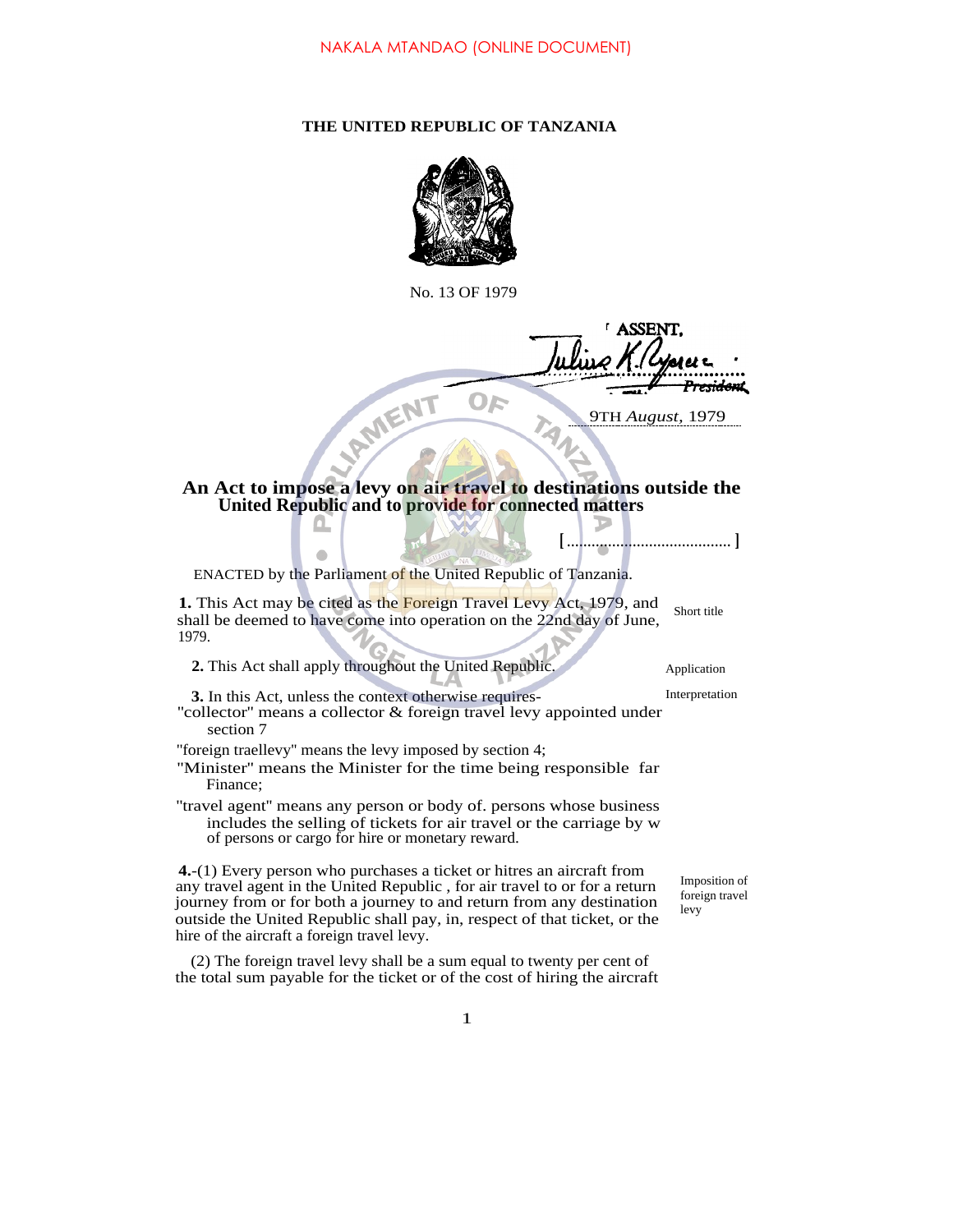| $\mathbf{2}$                                           | No. 13                    | Foreign Travel Levy                                                                                                                                                                                                                                                                                           | 1979 |
|--------------------------------------------------------|---------------------------|---------------------------------------------------------------------------------------------------------------------------------------------------------------------------------------------------------------------------------------------------------------------------------------------------------------|------|
| Exemption<br>from foreign<br>travel levy               | 5. Any person who-        | (a) an employee of the Government of the United Republic or<br>the Government of Zanzibar or of a local authority and<br>who is travelling on official duty or,                                                                                                                                               |      |
|                                                        |                           | (b) is in the diplomatic service or in the service of a mission or<br>agency of a foreign government or, of the, United Nations, orga,<br>nization or of the Organization of, African Unity or any organ<br>of these organizations or of any other organization, enjoying<br>diplomatic immunity in Tanzania, |      |
|                                                        |                           | shall be exempt from the liability to pay foreign, travel levy.                                                                                                                                                                                                                                               |      |
| collection<br>and payment<br>of foreign<br>travel levy | travel levy.              | <b>6.</b> (1) The Minister may by order published in the Gazette exempt<br>any person or category of persons from the -liability to pay foreign                                                                                                                                                               |      |
|                                                        |                           | (2) The exemption under this section may be subject to such condi-<br>tions or restrictions as the Minister may impose.                                                                                                                                                                                       |      |
| Appointment<br>of Acts 1966<br>No 12                   | the purposes of this Act. | <b>7.</b> (1) The Bank of Tanzania established by section 4 of the Bank<br>of Tanzania Act, 1966, shall be a collector of foreign travel levy for                                                                                                                                                             |      |
|                                                        |                           | (2) The Minister may by notice in the Gazette appoint such other<br>collectors as he may deem necessary.                                                                                                                                                                                                      |      |
| Collection<br>and payment<br>of foreign<br>travel levy |                           | <b>8.</b> -(1) The collector shall collect the foreign travel levy pay-<br>able by any person under this Act after the application of that person<br>to purchase a ticket or to hire an aircraft for air travel to destinations<br>outside the United Republic has been approved                              |      |
|                                                        |                           | (2) The sums collected by way of foreign travel levy shall be paid by<br>the collector to the Principal Secretary to the Treasury in accordance<br>with any directions of the Minister in that behalf.                                                                                                        |      |
|                                                        |                           | (3) All the proceeds from foreign travel levy paid to the Principal<br>Secretary to the Treasury shall be paid into the Consolidated Fund.                                                                                                                                                                    |      |
| Issue of<br>receipts                                   |                           | <b>9.</b> Any collector who collects foreign travel levy from any person<br>liable to pay it shall issue to that person a receipt in such form as<br>may be prescribed by the Minister for that purpose.                                                                                                      |      |
| Issue of<br>certificate<br>of exemption                |                           | 10.-(1) There shall be issued to every person exempt from the<br>liability to any foreign travel levy a certificate of exemption which<br>shall be in such form as the Minister may prescribe.                                                                                                                |      |
|                                                        | exemption.                | (2) The Minister may authorize a collector to issue certificates of                                                                                                                                                                                                                                           |      |
| Restriction<br>on issue of<br>tickets etc.             |                           | 11.-(1) No travel agent shall issue a ticket or let an aircraft for air<br>travel to any destination outside the United Republic unless-                                                                                                                                                                      |      |
|                                                        |                           | (a) the person intending to travel has produced a receipt for the<br>foreign travel levy paid by him; or                                                                                                                                                                                                      |      |
|                                                        |                           | (b) the person intending to travel has produced a certificate of exemp.<br>tion in accordance with section 10. -                                                                                                                                                                                              |      |
|                                                        |                           |                                                                                                                                                                                                                                                                                                               |      |
|                                                        |                           |                                                                                                                                                                                                                                                                                                               |      |
|                                                        |                           |                                                                                                                                                                                                                                                                                                               |      |
|                                                        |                           |                                                                                                                                                                                                                                                                                                               |      |